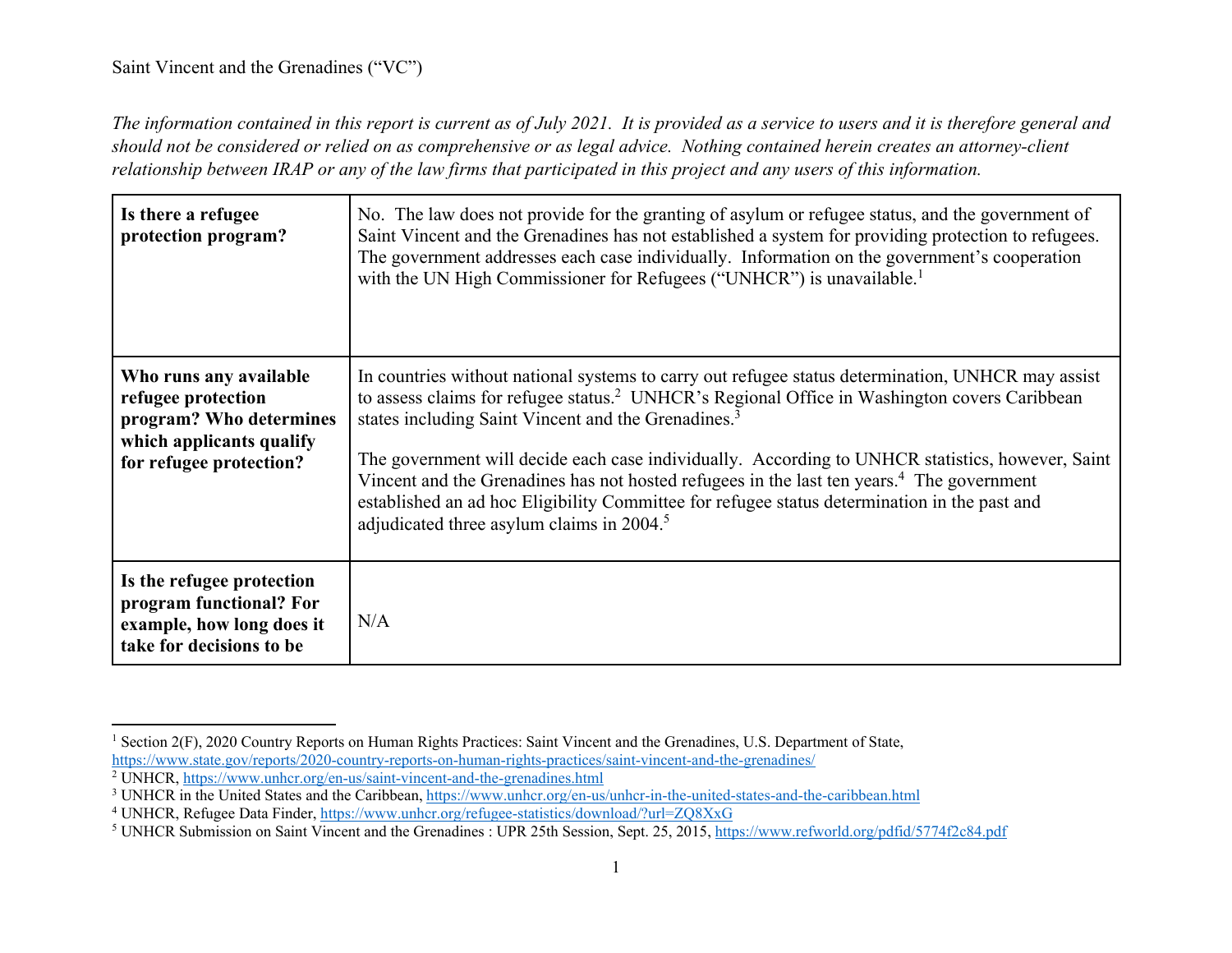| issued? What percentage of<br>applications are granted?                                                                                                                                                                                                     |                                                                                                                                                                             |
|-------------------------------------------------------------------------------------------------------------------------------------------------------------------------------------------------------------------------------------------------------------|-----------------------------------------------------------------------------------------------------------------------------------------------------------------------------|
| Do refugees have a right to<br>work? A right to<br>education? A right to<br>medical care?                                                                                                                                                                   | Unknown.                                                                                                                                                                    |
| Are those seeking refugee<br>protection free to live freely<br>or forced to reside in<br>camps?                                                                                                                                                             | Unknown. It is unclear the extent to which detention facilities are used in Saint Vincent and the<br>Grenadines as part of immigration enforcement procedures. <sup>6</sup> |
| Does a grant of refugee<br>protection result in a<br>pathway to permanent<br>status? In other words, can<br>a refugee eventually<br>become a citizen? Is there<br>another form of legal<br>permanent status available<br>for people with refugee<br>status? | Unknown.                                                                                                                                                                    |
| Does the country offer<br>temporary protections<br>available other than                                                                                                                                                                                     | Saint Vincent and the Grenadines does not offer other temporary protections.                                                                                                |

<sup>&</sup>lt;sup>6</sup> Global Detention Project, Saint Vincent and the Grenadines, https://www.globaldetentionproject.org/countries/americas/saint-vincent-and-the-grenadines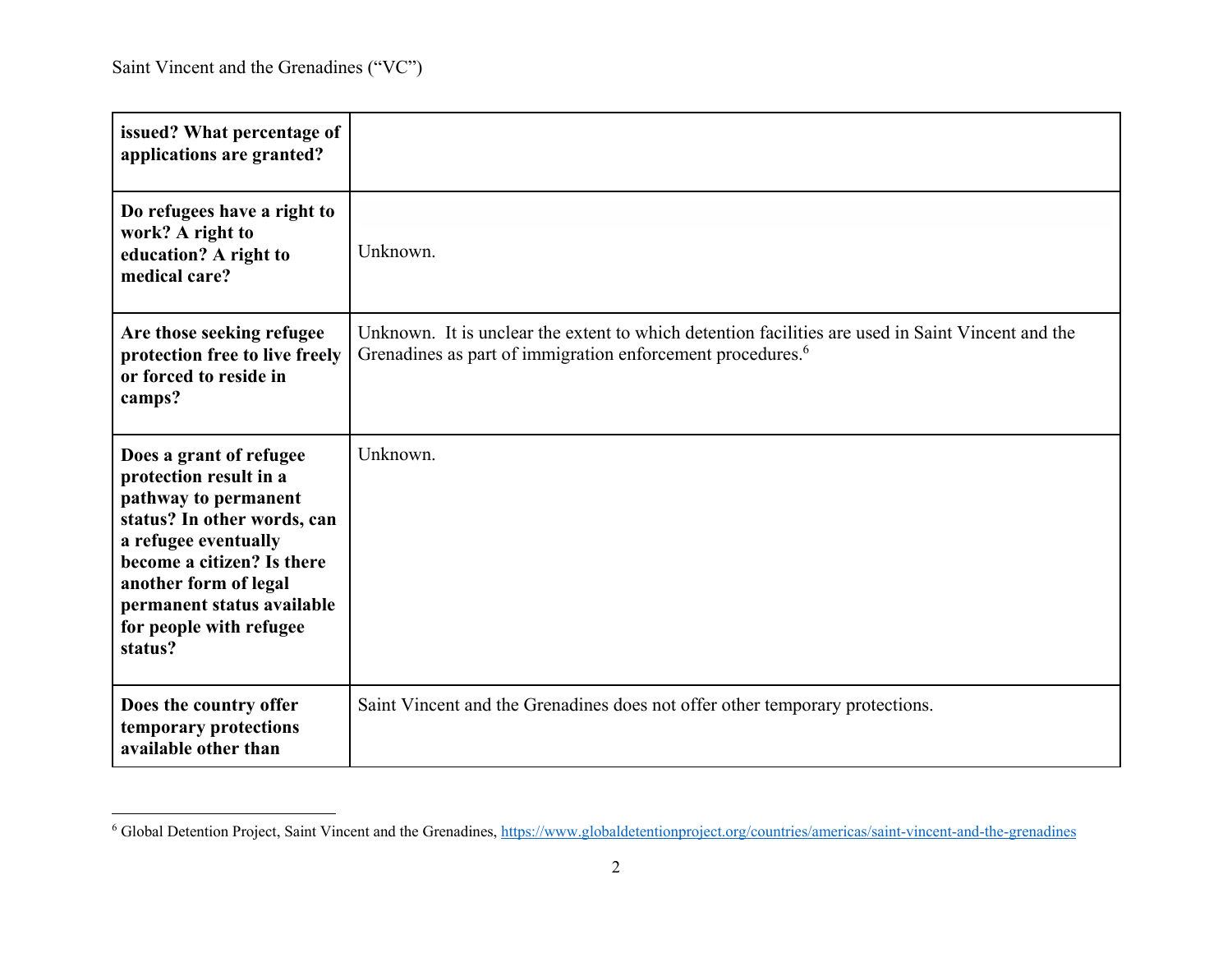| refugee status? If so, what<br>are they?                                                                                                                                                                                                                     | Although Afghan citizens do not need a visa to go to Saint Vincent and the Grenadines, they are<br>limited to a one month stay. <sup>7</sup> Travelers that wish to stay longer than one month can apply for an<br>extension at the Immigration Head Office in Kingstown, or at any of the following Ports: Bequia,<br>Mustique, Canouan and Union Island. <sup>8</sup> There is a cost of EC \$25. Additionally, travelers who do<br>not hold round-trip tickets may be denied entry.<br>COVID as of August 10, 2021: Unvaccinated travelers from Afghanistan must arrive with a<br>negative result of a COVID-19 (RT-PCR) test done no more than seventy-two (72) hours or three<br>(3) days before arrival. There is also a mandatory quarantine for fourteen (14) days in a Tourism<br>Authority/MOHWE approved Transition/Quarantine Hotel at the traveler's cost. <sup>9</sup> |
|--------------------------------------------------------------------------------------------------------------------------------------------------------------------------------------------------------------------------------------------------------------|--------------------------------------------------------------------------------------------------------------------------------------------------------------------------------------------------------------------------------------------------------------------------------------------------------------------------------------------------------------------------------------------------------------------------------------------------------------------------------------------------------------------------------------------------------------------------------------------------------------------------------------------------------------------------------------------------------------------------------------------------------------------------------------------------------------------------------------------------------------------------------------|
| What, if any, penalties are<br>there for people without<br>status or people who are<br>denied refugee protection?                                                                                                                                            | It is against the law to overstay the entry period or to work without a work permit. Deportation may<br>occur if a traveler breaches the immigration laws. <sup>10</sup>                                                                                                                                                                                                                                                                                                                                                                                                                                                                                                                                                                                                                                                                                                             |
| What organizations exist<br>in-country that can help<br>displaced people seek<br>available protections?<br>What other organizations<br>in the country may be able<br>to help displaced people<br>access services and rights,<br>even if their mission is not | The UNHCR Regional Office, based in Washington, DC, has coverage for the country.<br>No such organizations have been identified: https://www.refugeelegalaidinformation.org/-vincent-<br>and-saintgrenadines-pro-bono-directory                                                                                                                                                                                                                                                                                                                                                                                                                                                                                                                                                                                                                                                      |

<sup>7</sup> Government of Saint Vincent and the Grenadines, https://www.gov.vc/index.php/visitors/visa; *see also* Visitors' Permits, Ministry of National Security, Air and Sea Port Development, http://security.gov.vc/security/index.php?option=com\_content&view=article&id=56&Itemid=112

<sup>8</sup> Visitors' Permits, Ministry of National Security, Air and Sea Port Development,

http://security.gov.vc/security/index.php?option=com\_content&view=article&id=56&Itemid=112

 $9$  Protocol for The Entry Of Unvaccinated Travellers To St. Vincent And The Grenadines – revised 10/08/2021,

http://health.gov.vc/health/images/PDF/stories/SVG\_Health\_Services\_Subcommittee\_Protocol\_for\_Travelers\_to\_SVG\_10082021\_edited.pdf<br><sup>10</sup> http://www.foreign.gov.vc/foreign/index.php?option=com\_content&view=article&id=298&Item